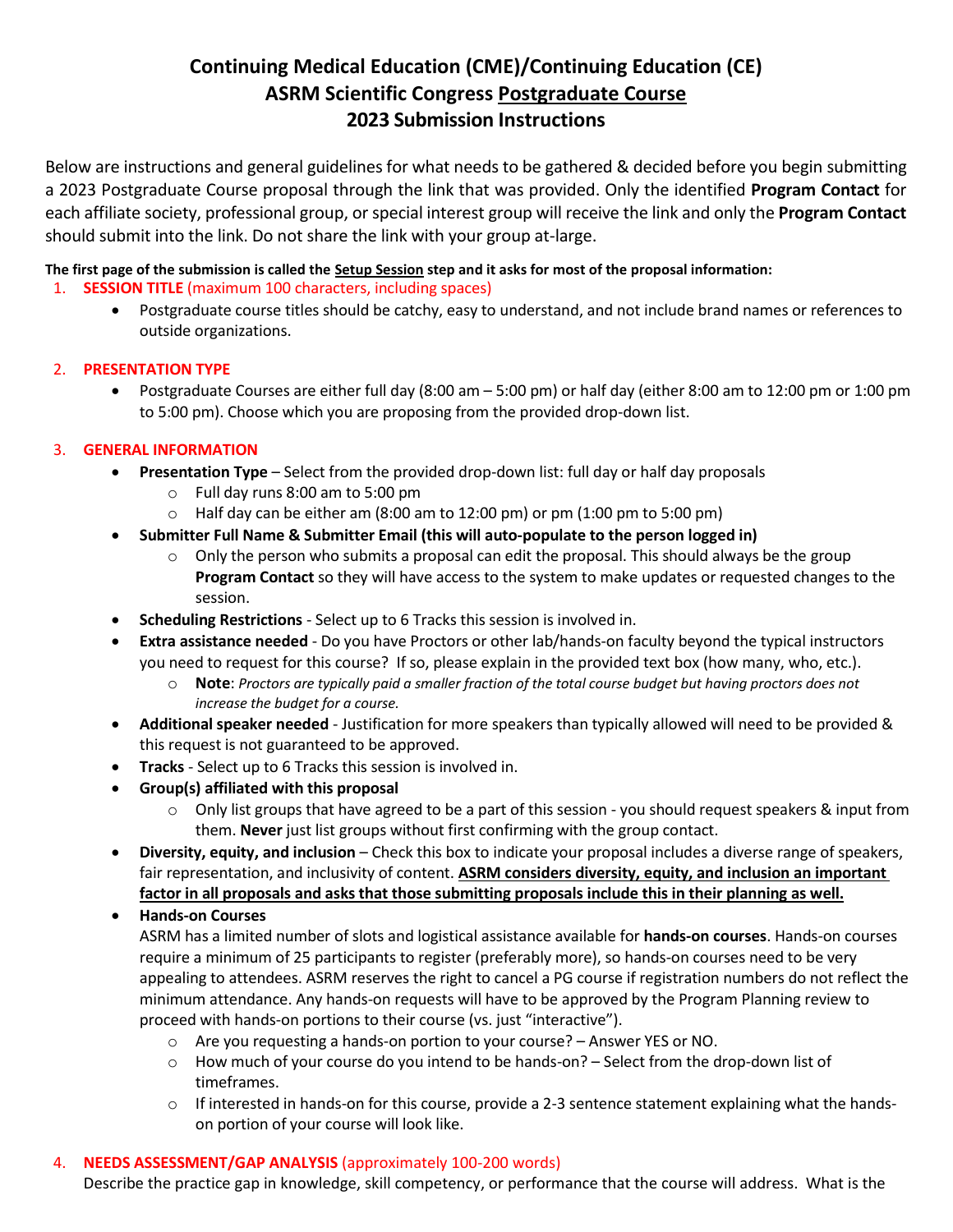clinical significance of the problem this creates? How common is the problem or opportunity for improvement? What new evidence, published guidelines, or other information has become available? When possible, relate the purpose of the course to one of the current ASRM "Gap Analysis and Educational Needs for Planning" available [online.](https://asrmcongress.org/presenters/#Planning) Gap analysis also can consist of a panel of experts meeting and determining the difference between ideal practice and current practice for a specific therapy. The panel should document the meeting, the ideal practice, the current practice, and the educational need.

### **Sample Needs Assessment/Gap Analysis for Postgraduate Course**

Data from the Centers for Disease Control and Prevention indicate that birth rates for women in their 40s and 50s have been steadily rising. Although medical risks associated with advanced maternal and paternal age are more evident, clinicians are facing increased patient pressure to provide care to older prospective parents. Unchecked, this trend potentially can lead to the development or worsening of a number of medical, psychological, social, and ethical dilemmas, including but not limited to pregnancy complications, involuntary childlessness, surplus/abandoned embryos, parental age-related health and psychological risks for children, children facing parental death at earlier ages, decreased or absent grandparent relationships, and complex/emotional balancing acts between the reproductive autonomy of the parent generation and the resulting impact on the child. ASRM has identified gaps in knowledge that are related to the rise in delayed parenting, including a need to better understand the effects of advanced paternal age on offspring, health issues in children and adults conceived via assisted reproductive technology, embryo abandonment, health and societal factors, and medical ethics. Similarly, several professionals have raised the alarm that reproductive health professionals are underprepared to respond to increased demand for delayed parenting.

### 5. **SESSION DESCRIPTION** (approximately 50-100 words)

Summarize the content of the proposed course, including course objectives, topics covered, and any activities engaged. Indicate how the course addresses the practice gap(s) identified above. Specify how participants will benefit from the course in terms of increased knowledge, competence, and/or performance.

### **Sample Description of Postgraduate Course**

This course will identify educational needs of new generations of employees and continuous learning activities for experienced health-care professionals in reproductive medicine; outline best strategies for recruitment, training, and retention of employees, as well as establishment of competencies and clinical ladders; and review legalities regarding medical and nursing personnel, including scope of practice and risk management. In terms of practice management, the course will address cost analysis for employee turnover and management and organization of a team with various acuities. Emphasis will be on techniques that contribute to the strength of workforces and success of practices.

### 6. **TARGET AUDIENCE**

Indicate the type of professionals that the course is designed to educate in one sentence.

### **Sample Target Audience for Postgraduate Course**

This interprofessional course is designed for physicians, advanced practice providers, nurses, practice managers, and attorneys.

### 7. **Choose ACGME COMPETENCIES for your Postgraduate Course.**

ACGME competencies form the foundation in which physicians demonstrate their ability to provide high-quality care for the diagnosis and treatment of disease, promotion of health and prevention of disease, and the physical and emotional support of patients and families.

### **Physician Competencies:**

- **1) Practice-based Learning and Improvement:** Show an ability to investigate and evaluate patient care practices, appraise and assimilate scientific evidence, and improve the practice of medicine.
- **2) Patient Care and Procedural Skills:** Provide care that is compassionate, appropriate, and effective treatment for health problems and to promote health.
- **3) Systems-based Practice:** Demonstrate awareness of and responsibility to the larger contest and systems of health care. Be able to call on system resources to provide optimal care.
- **4) Medical Knowledge:** Demonstrate knowledge about established and evolving biomedical, clinical, and cognate sciences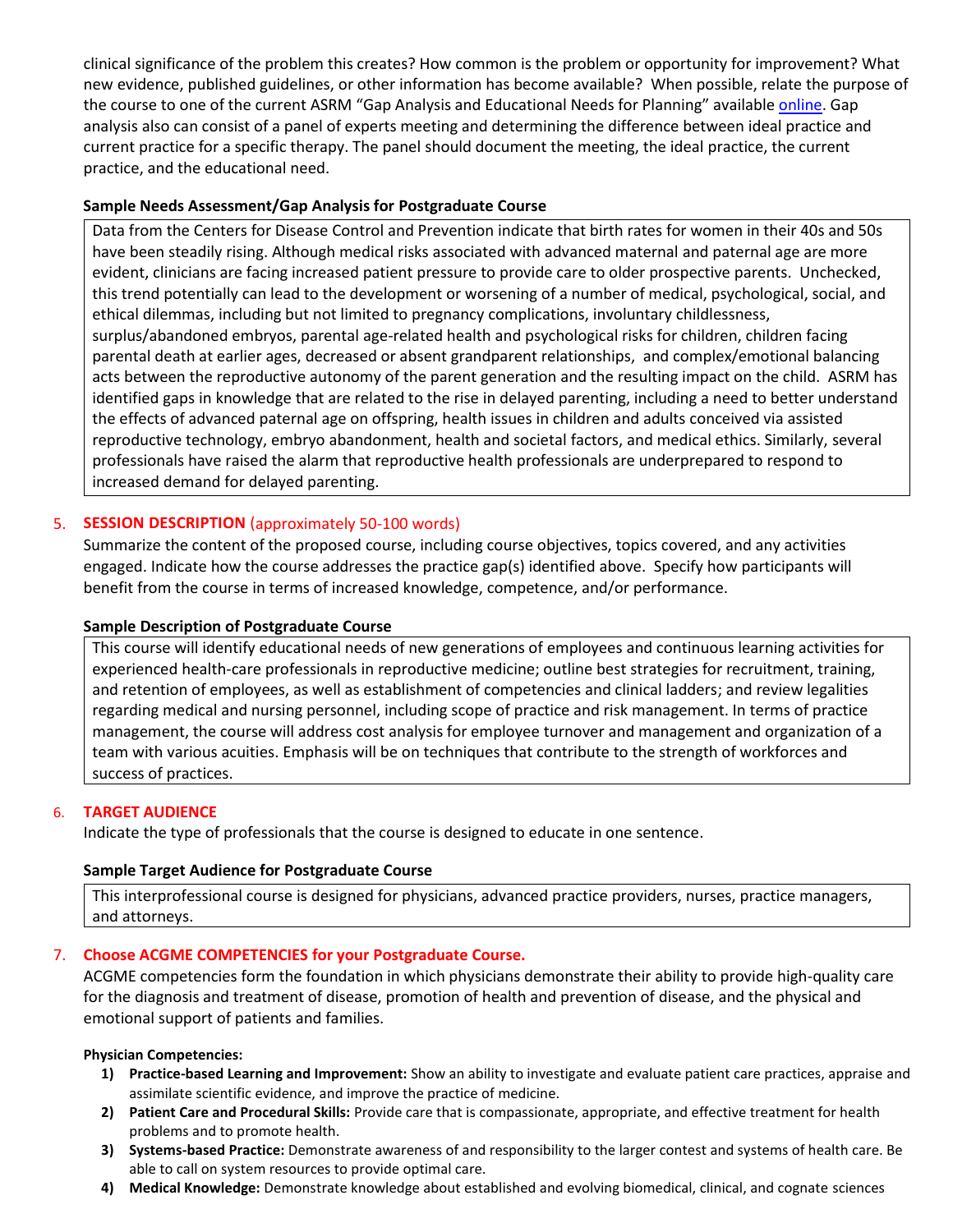and their application in patient care.

- **5) Interpersonal and Communication Skills:** Demonstrate skills that result in effective information exchange and teaming with patients, their families, and professional associates and work as both a team member and at times as a leader.
- **6) Professionalism:** Demonstrate a commitment to carrying out professional responsibilities, adherence to ethical principles, and sensitivity to diverse patient populations.

**Interprofessional Competencies:** 

- **1) Values/Ethics for Interprofessional Practice**
- **2) Roles/Responsibilities**
- **3) Interprofessional Communication**
- **4) Teams and Teamwork**

**The second page of the submission proposal is Learning Objectives:**

#### 8. **LEARNING OBJECTIVES**

**NOTE**: if you do not automatically arrive at this page after clicking SAVE at the bottom of the Setup Session page, your proposal may be missing some information. Please review your previous steps to ensure all content was provided.

Write 3-6 broad learning objectives for the course (Note: A minimum of 6 learning objectives is required for the APAcredit full-day courses; for Genetic Counselor CE credits, a minimum of 12 learning objectives is required). Each objective should clearly and concisely communicate what observable and/or measurable knowledge and/or ability an attendee is expected to know and/or do at the conclusion of the session. Use action verbs to explain what learners should gain from their participation in the course. Some or all of these Learning Objectives can be copied from individual presentations given during the course.

### **Sample Learning Objectives for Postgraduate Course**

At the conclusion of this course, participants should be able to:

- 1. Review the diagnostic criteria for PCOS.
- 2. Apply best evidence with individualization for fertility, hormonal management, mental health, and cardiometabolic risks.
- 3. Counsel women with PCOS on the best approaches for prevention of diabetes, heart disease, and progression of mood disorders.
- 4. Discuss ways to integrate diet and lifestyle modifications, nutritional supplementation, pharmacologic management, psychological support, and acupuncture modalities with conventional management of PCOS.

|                    | Analysis/     |                   |               |                                     |
|--------------------|---------------|-------------------|---------------|-------------------------------------|
| <b>Application</b> | Comprehension | <b>Evaluation</b> | <b>Inform</b> | <b>AVOID (difficult to measure)</b> |
| Apply              | Analyze       | Assess            | Cite          | Appreciate                          |
| Choose             | Appraise      | Choose            | <b>Define</b> | Approach                            |
| Demonstrate        | Contrast      | Compare           | Describe      | Become aware of                     |
| Develop            | Debate        | Critique          | Identify      | <b>Believe</b>                      |
| Examine            | Describe      | Determine         | Indicate      | Comprehend                          |
| Illustrate         | Detect        | Estimate          | List          | Grow                                |
| Locate             | Differentiate | Evaluate          | Name          | Grasp the significance of           |
| Operate            | Distinguish   | Measure           | Quote         | Have faith in                       |
| Practice           | Explain       | Rate              | Record        | Improve                             |
| Predict            | Infer         | Recommend         | Select        | <b>Increase</b>                     |
| Prescribe          | Interpret     | Select            | State         | <b>Infer</b>                        |
| Report             | Measure       |                   | Summarize     | Know                                |
| Restate            | Question      |                   | Update        | Learn                               |
| Review             | Summarize     |                   | Write         | Recall                              |
| Treat              |               |                   |               | Recognize                           |
| Select             |               |                   |               | Understand                          |
| Use                |               |                   |               |                                     |
| Utilize            |               |                   |               |                                     |

### **Suggested Verbs for Learning Objectives**